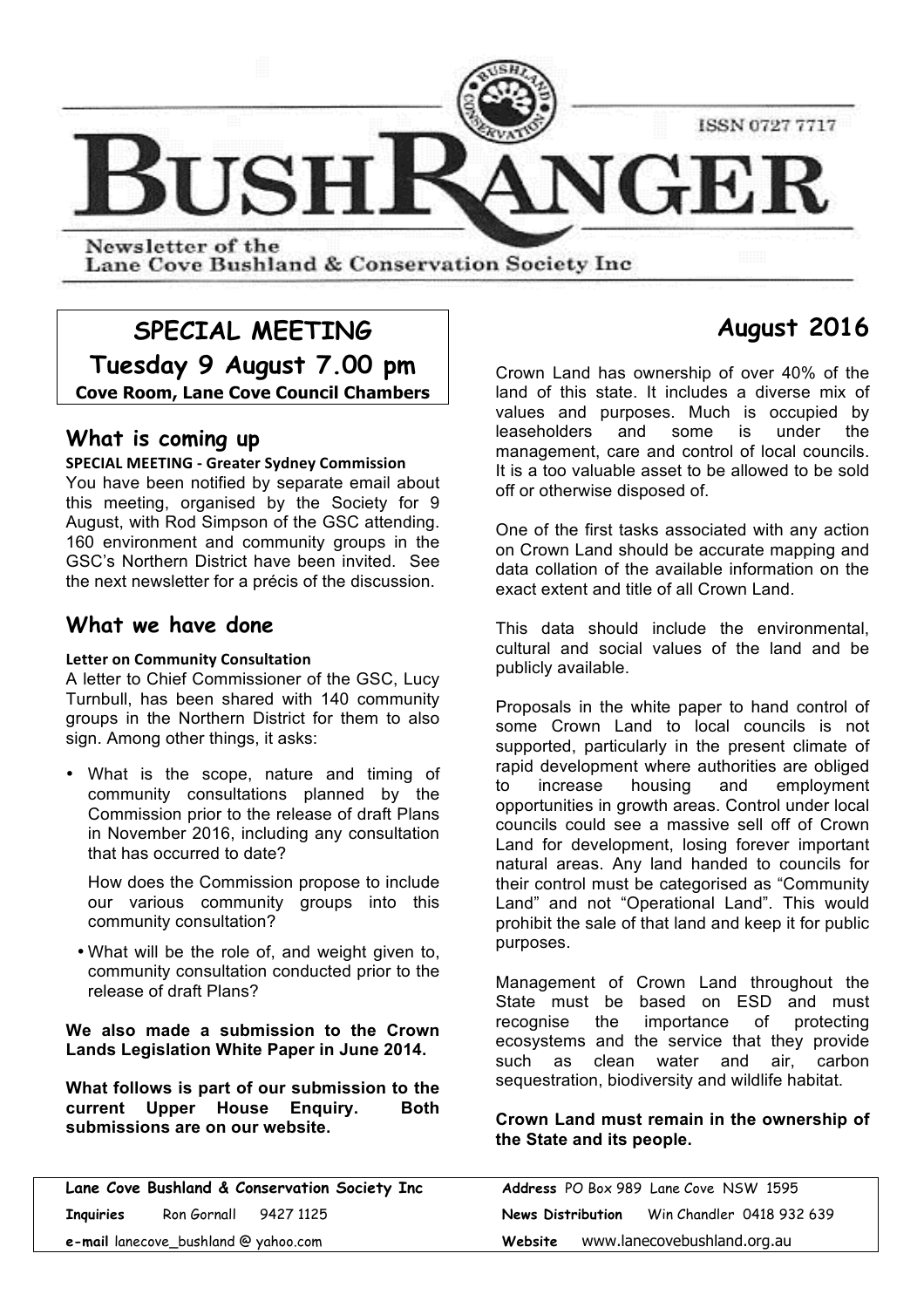#### Lane Cove Coal and Gas Watch Sub-committee.

At our June meeting we had a great turn-out (approx. 30 people) to hear from Peter Martin, President of Coal Free Southern Highlands about the work his group has done to combat the POSCO coal project in Sutton Forest near Berrima.

We are finalizing plans for the "Dining boom not mining boom" event. Please pencil in Sunday October  $23^{rd}$  1.00 – 4.30pm for spit roast lunch and guest speaker, at the Greenwich Community Hall. \$25 per head.

Our banner has been finalised.



Join us at our next monthly meeting: Monday  $1<sup>st</sup>$ August.  $6.30 - 8.30$  Lane Cove Library.

# *And by the way, did you know that 37% of* Australia is earmarked for coal and gas?

The Lock the Gate Alliance has released a shocking new map of Australian areas at risk from coal and gas mining - and it's a real eyeopener. This interactive map is your chance to check the status of your home and property, or the water resource you rely on, or your favourite holiday location! Are they at risk from unsafe mining? See:

www.lockthegate.org.au/australian\_mining\_map.

For further information about the campaign, ccntact Sally Kennedy 0424 330 323

# **In other News**

#### **Our Spring Bushwalk, Sunday August 28**

Come and enjoy an easy walk in some of the best bushland in Sydney. You will see a wide range of native plants, coastal vegetation and harbour views. Let this experience inspire you to celebrate Lane Cove by growing some of these plants in your own Lane Cove garden. The walk is in North head Sanctuary which can be accessed from Manly via Darley Road and Blue Fish Drive. From Blue Fish Drive follow the signs to North Fort parking area and park there. We are meeting at the visitor centre which is close to the parking area at 10.00am. We should finish the walk by 2.00pm, but there are options for more walks in this area for those who wish to do so. You will need to bring your own lunch , drinking water, or other drinks. Please wear suitable walking shoes/boots and bring sunhat and sunscreen. There is a coffee shop near the visitor centre for people who may want refreshments before or after the walk. There is a bus service to this area but it is very infrequent. Please contact Ron or Barbara Gornall to book this walk or for further information: 94271125 or email rongornall@hotmail.com In the event of bad weather on the day, phone 94271125.

## And don't forget our September plant stall 9-12 *on Saturday 10 September.*

#### **Bush Kids program**

It's all on the Bush Kids Facebook page: www.facebook.com/lanecovebushkids/

#### **Biodiversity Review Legislation – update**

The campaign called standup4nature continues to gather positive momentum. See the video: www.youtube.com/watch?v=hRDOqB0R7-M

The rally outside Baird's office attracted a lot of attention and support. 5,000 submissions were submitted and the overall sentiment is that:

- Scientists don't like it
- Farmers don't like it
- Conservationists don't like it
- Bird watchers don't like it
- BUT THE DANGER IS NOT OVER

To continue the momentum, the campaign will focus on the following three areas:

Mike Baird  $-$  Using stalls to bring home the message in his own electorate.

- Regional National Party seats who are sympathetic to the issue.

- Sympathetic Liberal Party seats.

We need to keep up the pressure to defeat the Government's damaging proposals – you can help by supporting the Stand Up for Nature petition and associated campaign at www.nature.org.au.

**Your toothbrush is finished? Don't toss it.** LC Council is providing bins in the Council Chambers to collect & recycle oral hygiene items eg toothpaste tubes, dental floss containers.

#### **Amalgamations**

We still await the outcomes of court hearings.

#### **Code 10/50**

The request by Council to downgrade Lane Cove bush reserves to from Category 1 to 2 making them